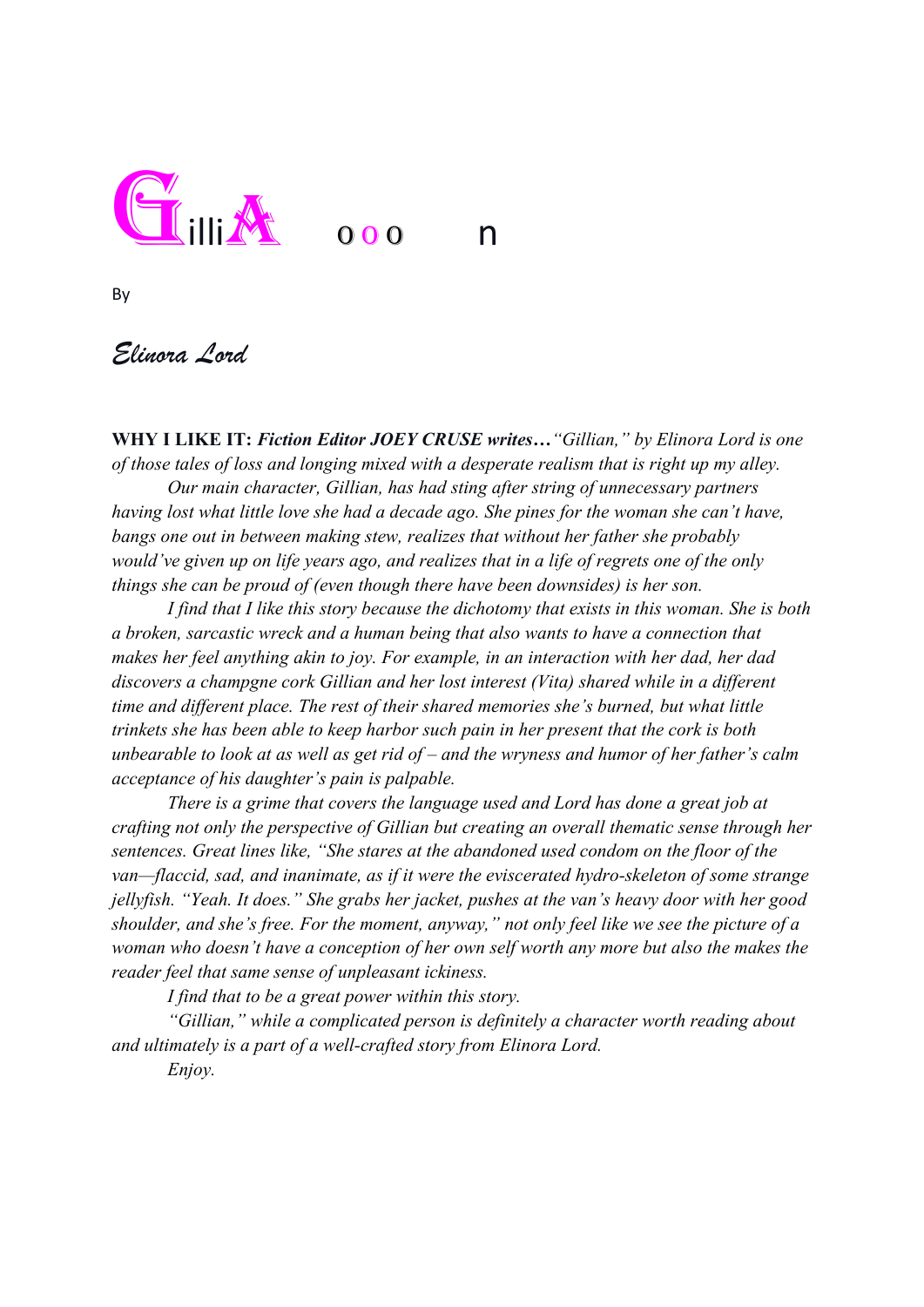## **QUALITY QUOTABLE** *(for the love of language…)*

It's been said that the past is another country; in Gillian's case, it is more than that. It is an enemy combatant. Any object that could possibly function as a passport into this hostile territory runs the risk of emotional high treason and as such is mercilessly discarded. When she turned 30 (nine whole years ago...) she trashed or burned nearly everything sentimental. Including herself. But there were clothes, photos, keepsakes, a napkin with a heart drawn on it from a first official date, all consigned to the flames or the rubbish heap.

## **GILLIAN**

Ollie talks.

Not that Gillian listens. She's too absorbed in the mundane task of fastening her bra, a simple action frustrated by a twinge of back pain, a lingering stiffness in her shoulder, and her own condemning thoughts: *You're getting too old to shag in a van.* Apparently, she's not getting too old for Ollie, though, because he keeps coming back for more; she's continually mystified, flattered, and unable to resist. He's too beautiful. He is too close to physical perfection.

Despite this however her interactions with him frequently disappoint, her sexual and aesthetic experience diminishes substantially with the inevitable occurrence of one very simple thing: He speaks.

She wishes that she had kept a written record of all the epic bloody nonsense that has come out of his mouth over the years because she could have gained some kind of minor social media fame and parleyed a book deal out of it to boot: *Shit My Stupid Shag Buddy Says*. It occurs to her that as far as sordid shag buddies go, she has run the gamut from an Oxford graduate to this, the man who thought that when his sister was pregnant with twins, she'd be pregnant for eighteen months rather than nine. It's her typical anti-accomplishment: From the gutter to the stars and back again.

As Ollie blathers about football he leans over to tie his trainers and this singular movement initiates a glorious symphony of muscle and flesh in stirring, magnificent counterpoint with one another. She longs to trace the perfect trapezoid muscles within reach but doesn't, knowing that he would interpret this as an overture for a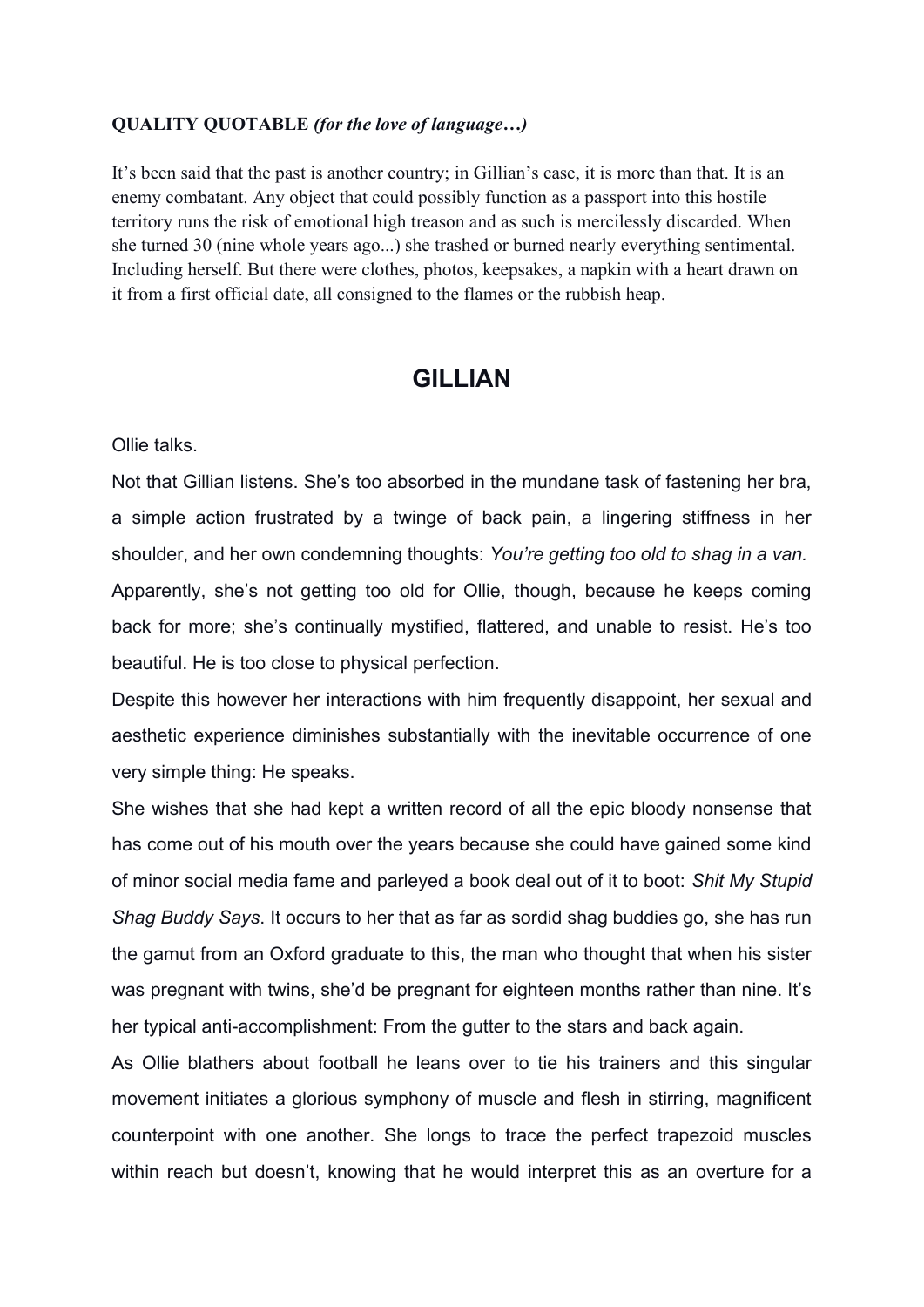second go-round, which she's not really up for because of the pulled muscle in her lower back and various other reasons that she won't let herself think about.

So, she lets him go on and on about Liverpool and the proliferation of their bloody stupid fans up North.

"They're everywhere," he says,"everywhere! I don't get it. I mean, there must be a Brazilian of them here."

Gillian successfully resists the urge to bang her head on the side of the van.

"Don't you think?" He gazes up at her.

Aw, bless, he's trying to engage her in conversation; it would be touching if it weren't so pathetic. "A Brazilian," she says flatly. She rubs her aching shoulder and pulls on the hideous yellow work apron; she has to give the cafe credit for picking the one colour that makes all pasty white people look like utter shite.

"Yeah. You know. Like a lot. Like more than a million?" Ollie rolls his eyes. "Know maths is not your strong suit Gillian, but Jesus, everyone knows that."

"It's billion," Gillian enunciates with a certain sarcastic slowness that immediately reminds her of Vita, and that makes her want to slam her head against the van until she is unconscious. "You mean billion. Not Brazilian."

He's sceptical, "you sure?"

"A Brazilian is a person. From Brazil," she forces out the point between clenched teeth,"the country."

The light-bulb goes off over Ollie's handsome head, offering only a bare minimal illumination of knowledge.

"Oh. Right, right," he nods vigorously,"okay. Yeah. That makes sense," slow, graceful, and lazy, he pulls on his shirt, "we doing this again next week, maybe?" "Maybe," she lies, and ties the apron at her back with stiff fingers, catching a hangnail on the waistline of her jeans; she wore jeans to work today and amazingly Claud didn't call her out on it. Ollie said it was because she looked stunning in them. He rarely compliments her, so she figures it must be true. Again, she thinks of Vita, who once said - *you should always wear jeans, it ought to be the law of the land*  woozily stated after one nap, two orgasms, and three glasses of wine, so she was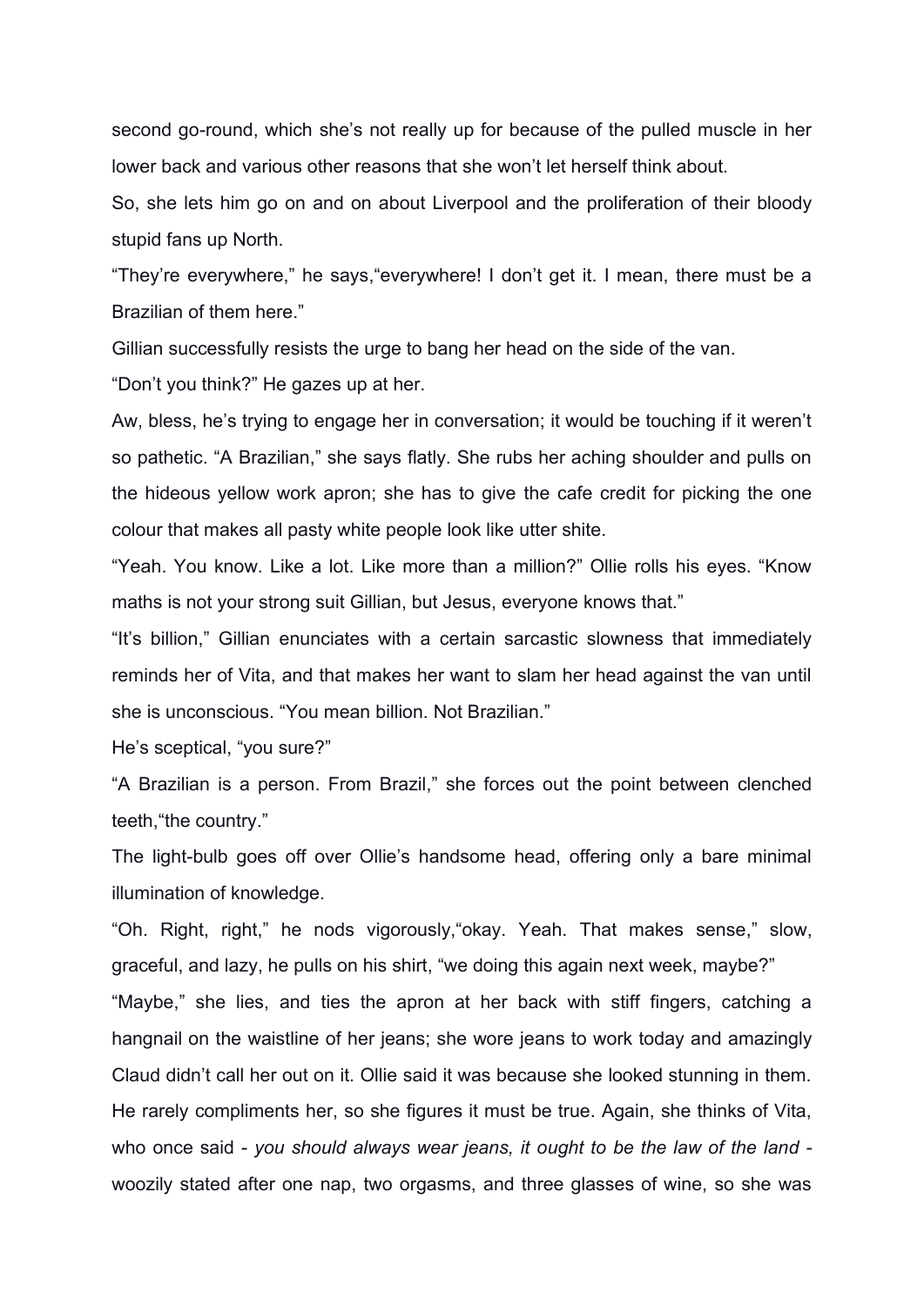feeling uncharacteristically munificent that day. And again, she wishes she would stop thinking of Vita, at least immediately after shagging idiots.

Ollie laughs, "it's weird. You're really like a bloke sometimes," he pulls a face. "Shit, that sounds really gay, doesn't it?"

She stares at the abandoned used condom on the floor of the van—flaccid, sad, and inanimate as if it were the eviscerated hydro-skeleton of some strange jellyfish.

"Yeah. It does," she grabs her jacket, pushes at the van's heavy door with her good shoulder, and she's free. For the moment, anyway.

At home, the windows are fogged up with steam from the beef stew she's reheating on the Aga. She's staring at her own reflection, sullied and blurry, hair all over the bloody place, curling about her jaw, slipping out from her poor excuse for a ponytail. An unremarkable colour at the best of times, but in this steam bleached reflection it is even more limp, even more of a non-colour - an insipid pale brown with a fleck of early grey. And her eyes, staring back at her like the eyes of a ghost, almost too pale to see, almost the same colour as the sky.

"What's this?" Her dad pipes up. He's fishing for something in the drawer of the kitchen dresser.

She turns around, "what's what?"

He's holding a champagne cork. "Taittinger's? When were you drinking Taittinger's?" He laughs, his eyes twinkle.

*Oh, you—stupid slapper, stroppy trailer trash, foul-mouthed slattern. Who do you think you are? Someone worthy of fine champagne?*

It's not the kind voice of her father, but the voice of the past that fills her head so unexpectedly.

It's been said that the past is another country; in Gillian's case, it is more than that. It is an enemy combatant. Any object that could possibly function as a passport into this hostile territory runs the risk of emotional high treason and as such is mercilessly discarded. When she turned 30 (nine whole years ago...) she trashed or burned nearly everything sentimental. Including herself. But there were clothes, photos,

-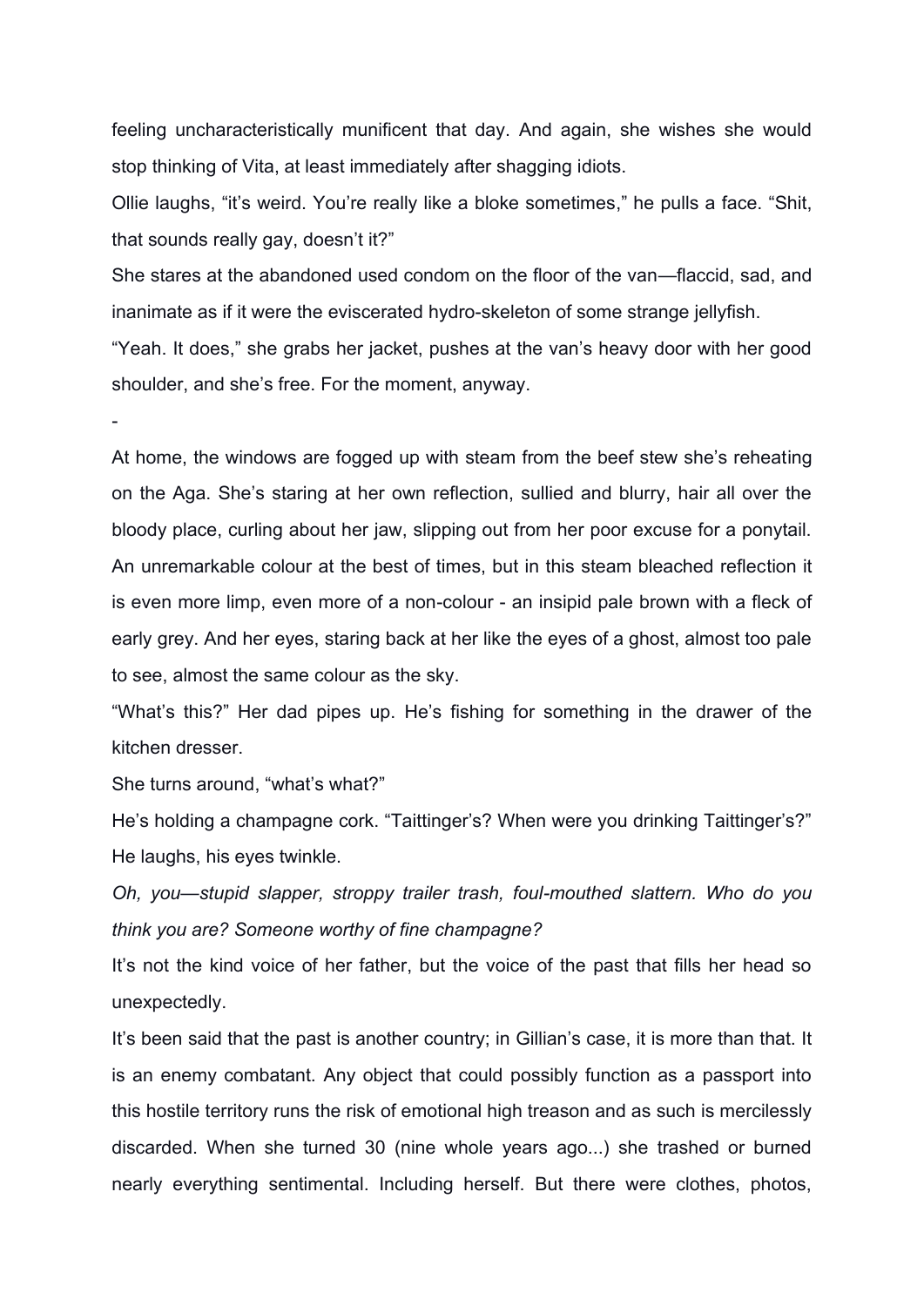keepsakes, a napkin with a heart drawn on it from a first official date, all consigned to the flames or the rubbish heap. The cork is an emissary from a different part of the past, however, and she should have got rid of it but couldn't. Not yet, anyway. The cork, the same one she absently touched to her lips that night as she stood in Room 503 of the Belgravia Hotel, fully clothed and ready to leave but unable to as she helplessly stared down at Vita, sprawled face down on the bed in a dead sleep.

Oh, you...

Gillian jams a wooden spoon into the dense, beefy glop of stew, which plops ominously like a volcano stirring from a dormancy of a thousand years.

"Don't remember when."

"Looks recent," he turns the cork over in his hand.

"Bloody cork expert now, are you?" She throws him a sideways glance through the steam and he smiles at her, that sweet smile that always gets her right in the chest. *You'd better not ever bloody die.* She thinks. A thought so often passing through her head that it had now become a sort of mantra, something she had to think daily to save his life.

He gives a vague nod of his head, amusement behind his eyes as he places the cork carefully back into the drawer.

The front door opens, the hall floorboards creak, and for the briefest of moments she feels the gritty unevenness of those floorboards against her bloody cheek, and hears that voice in her head; *God it was fun breaking you, Gillian.*

"Granddad," Ryan drops a school bag down by the leg of the dining table and claps a hand over his granddad's shoulder.

"What's for dinner?"

She feels his presence behind her. She wants to turn and hug him, draw him close and apologise for everything; for the stew, for the bad weather, for not knowing who his father was...for being such a disappointment.

"Thought you ate at school?" She says instead.

She hears him groan, can just about make out his reflection behind her in the window.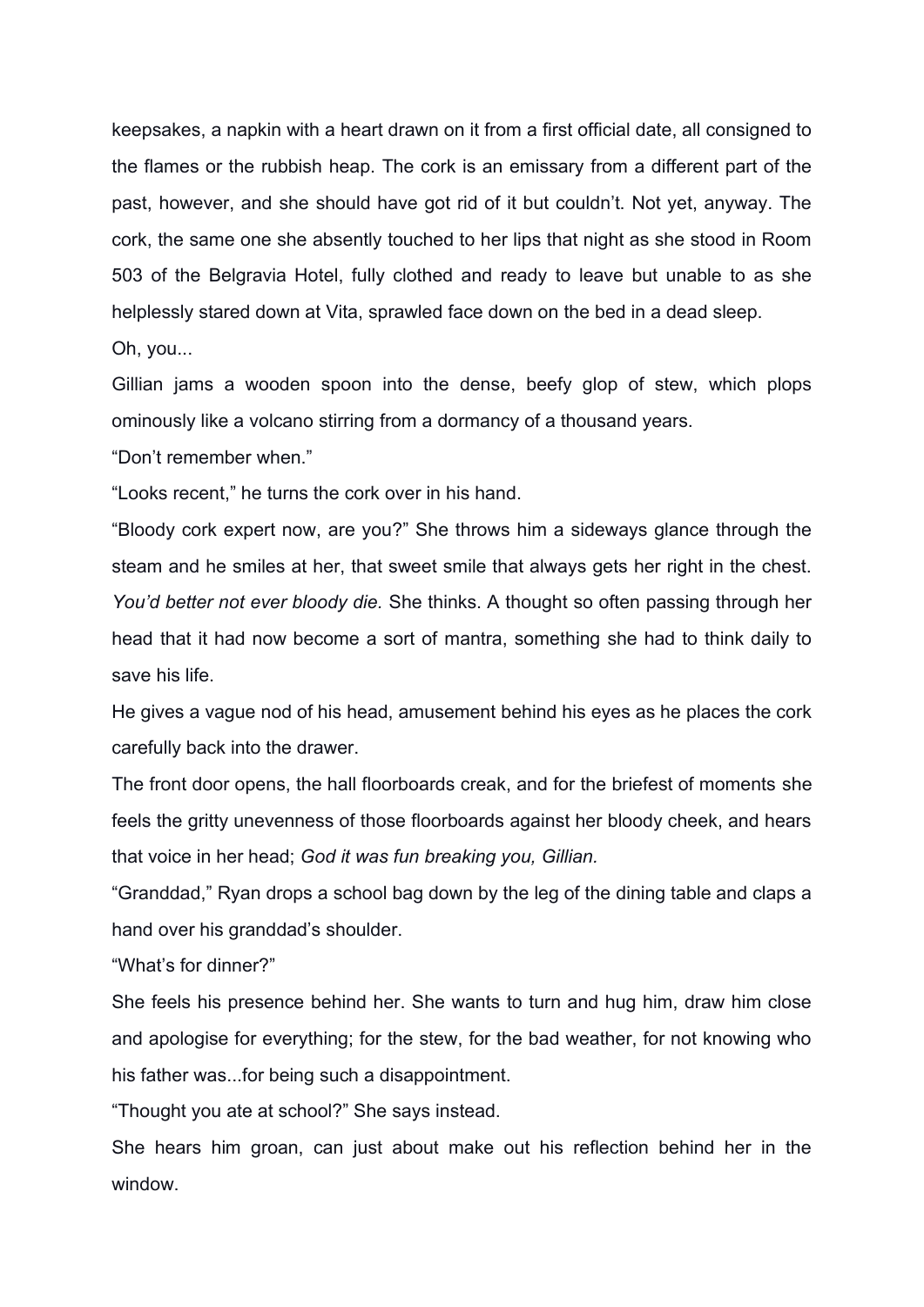"Bloody salad."

He wraps his arms around her waistline and she swats at his wrists with her free hand.

"Language."

Her dad hums sympathetically from the corner of the room.

"What's news?" She asks absently, glancing at him before turning to the washing up in the sink.

"The usual," he shrugs. He's wearing the hoody she bought him for Christmas.

"Sounds fascinating," she says, mouth full affectionate sarcasm as she notices the holes in his cuffs.

"Actually, there is a bit of news, about our hermit next-door neighbour."

She feels the skin just above the veins in her wrist begin to buzz and she plunges her hands into the too-hot water.

"Vita?" She doesn't know why she's asking, they only have one neighbour for miles around.

"So, what's the news?" She prompts while Ryan nods through a gulp of coke from a bottle she hadn't noticed he was holding.

"Looks like she's got herself a girlfriend."

Gillian is glad she's facing the window. She waits for the sky and the land to do their usual trick of calming her, bringing her peace. She studies the thin band of clouds frosting the blue sky, the way the wind presses into the long, faded grass. She squeezes the steel wool pad in her hand. Watery brown gunk from the pot she's been scrubbing surrenders to the drain and she predicts by the end of the week she'll have to take apart the pipes again to work out the clog. Didn't expect her to remain on the market forever, did you? Despite the fact that she was a middle-aged woman.... *a widow, a posh bitch, a recluse...*

*Put like that,* Gillian asks herself, *why are you so keen on her, you dozy cow?* She dries her hands with a towel and turns around. Keeping her hands busy always settles her nerves. She can tell by the way Ryan looks at her that he's waiting for her to trot out some smart-arsed remark, some homophobic put-down.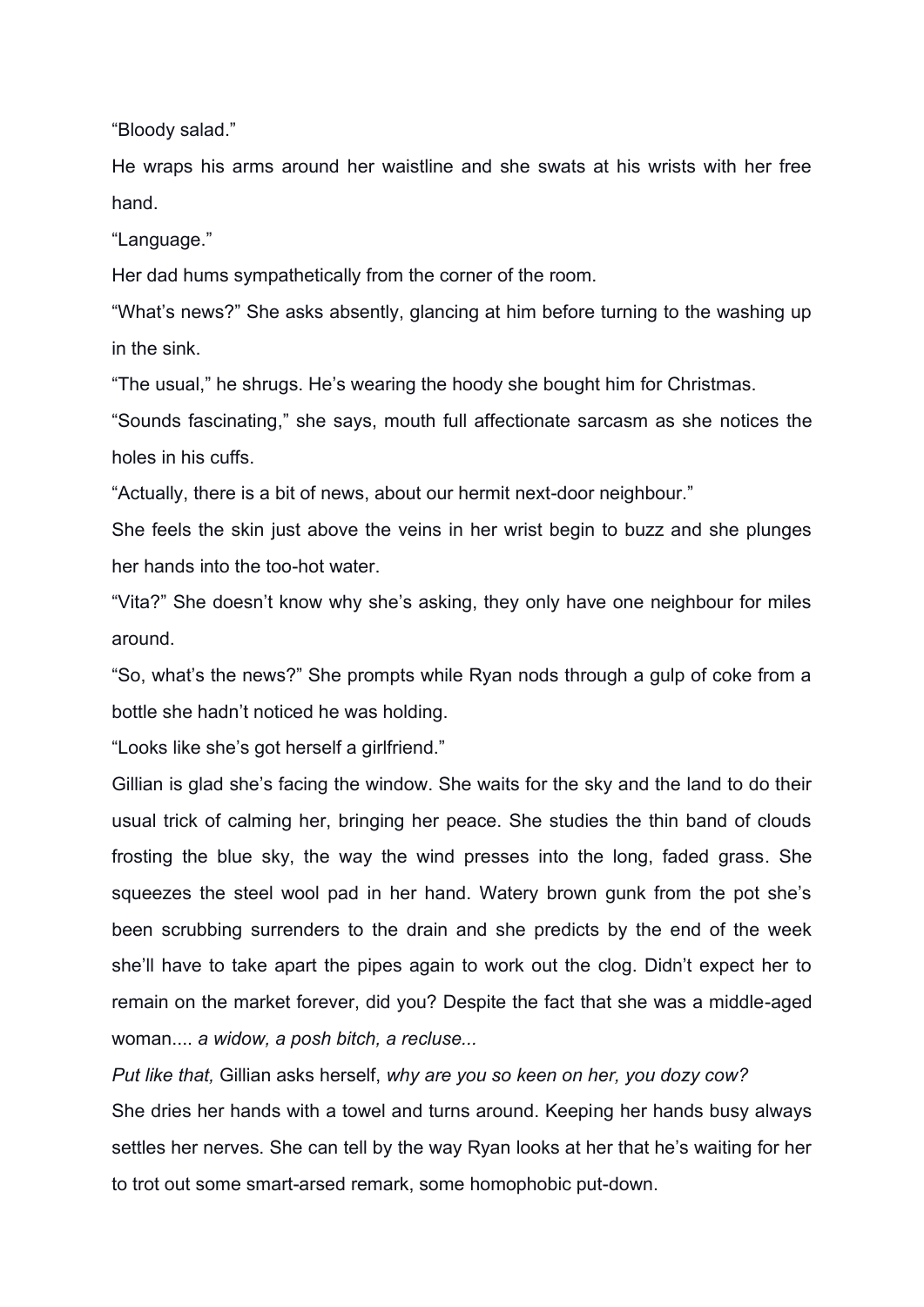"Good," she says softly. She clears her throat and tries it again—this time firmer and louder, and almost convinces herself, "that's good."

"You met her?" Her dad asks from the dresser. He's left the drawer open. She stares at it, unblinking, while Ryan answers.

"Briefly. She was leaving when we showed up. They were kind of giggly together. It was cute."

Gillian twirls the limp, damp dish-towel into a sinewy rope and attempts fashioning a hangman's noose out of it.

"She seems cool. Didn't talk to her for long but she was funny, smart. Her name is Sacha. Works in finance or something. There was an article on her and her family in the Courier yesterday—Clarissa was telling me, God, I think even Clarissa likes her—anyway, the family's really posh and they set up some new scholarship fund for, you know, 'underprivileged students,'" Ryan employs the good old air quotes around the phrase—a Vita sarcasm speciality, and again Gillian suspects that he has a crush on Vita, even as she simultaneously acknowledges the fierce irrationality of her ridiculous jealousy. At this pathetic moment, she is even jealous of the Jeep Cherokee she sees parked in Vita's drive every morning, jealous of it for its close proximity to its owner, not to mention the front seat.

*Oh, Christ, you are bananas.*

"Maybe you should apply," her dad says.

"I'm not underprivileged. Right, Mum?"

Gillian hums absently.

"Mum?"

"Yeah?"

Amused, Ryan smirks, "why are you making a noose with the dish-towel?"

Her dad propels himself from the edge of the dresser. "My cue to leave, before she gets any ideas."

*Oh, that joke isn't funny anymore.*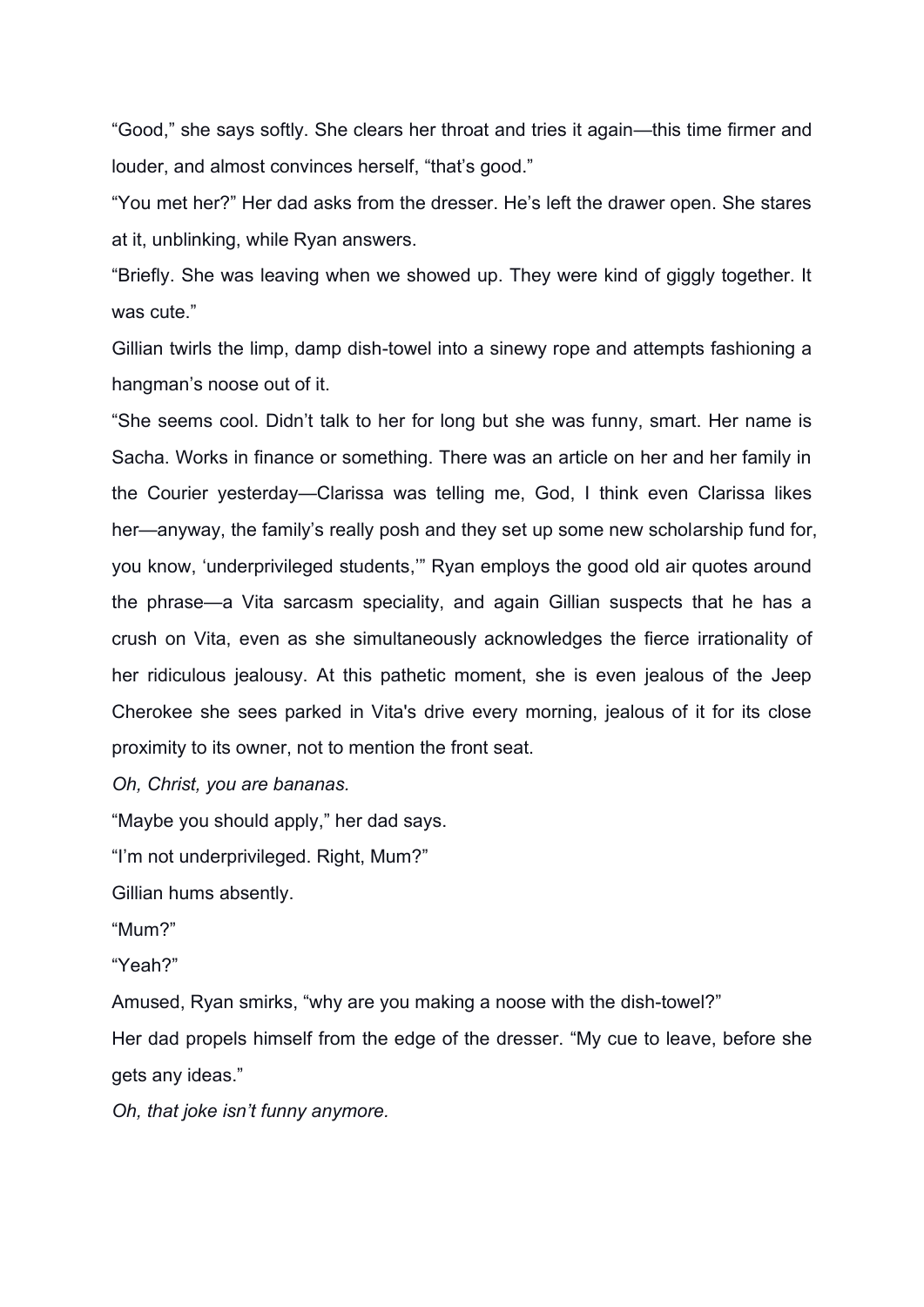"I'll join you." Ryan follows his granddad from the room. Gillian hears the creak of the sofa as they sit down in the sitting room, a pause, then the welcome murmur of the television.

She fishes for her phone in the pocket of her jeans, flicks the screen on and hits Google...

This is what she has become.... someone who stalks a former shag buddy with whom you have the grave and stupid misfortune of being in love. It's exhausting. She yawns. After a good ten minutes, she is finally online and hopping to the Courier's website, where the fluff piece on Vita's new woman is found easily enough.

In Gillian's mind, there are two types of Englishwomen: The Roses and the Weeds. Vita, of course, is a Rose: pale and elegant, seemingly perfect, secretly thorny, and bitchily unrepentant when blood is drawn. She herself is, of course, a sturdy English Weed: tough, available, and usually trampled upon by blokes in obsessive pursuit of the Roses. Tristan alone is proof of the paradox. When they weren't shagging, they were drinking and talking about Vita; a shared loathing of the same woman bonded them more than sex ever did.

But Jennifer Elena Sacheverell Easley Parmenter—Jesus Christ, Gillian thinks, what kind of person needs five fucking names? —is a voluptuous variation on the Weed: A bit horsey-looking but well-groomed, well-dressed, and possessing abundant dark locks a la Nigella Lawson. Not to mention big tits. No, she is not a common English Weed; this lady's not for trampling. She's the weed that will wrap with luxurious abandon around everything in a garden till it's hers, that will scale the stone walls of the mansion until her wild garlands smother everything in sight. In the photo, she's smiling handsomely, about ready to burst out of her blouse, and sandwiched between two happy teenagers and a man, whom Gillian is pretty certain she might have shagged.

Gillian reads on. Jennifer—is a CEO of a digital music company. Even though she and her fucking ex-husband, a fucking barrister, both went to fucking Cambridge she fucking supported her fucking son when he wanted to go to fucking Oxford. Her fucking father is a fucking marquis and—here Gillian dies a little—her fucking Italian